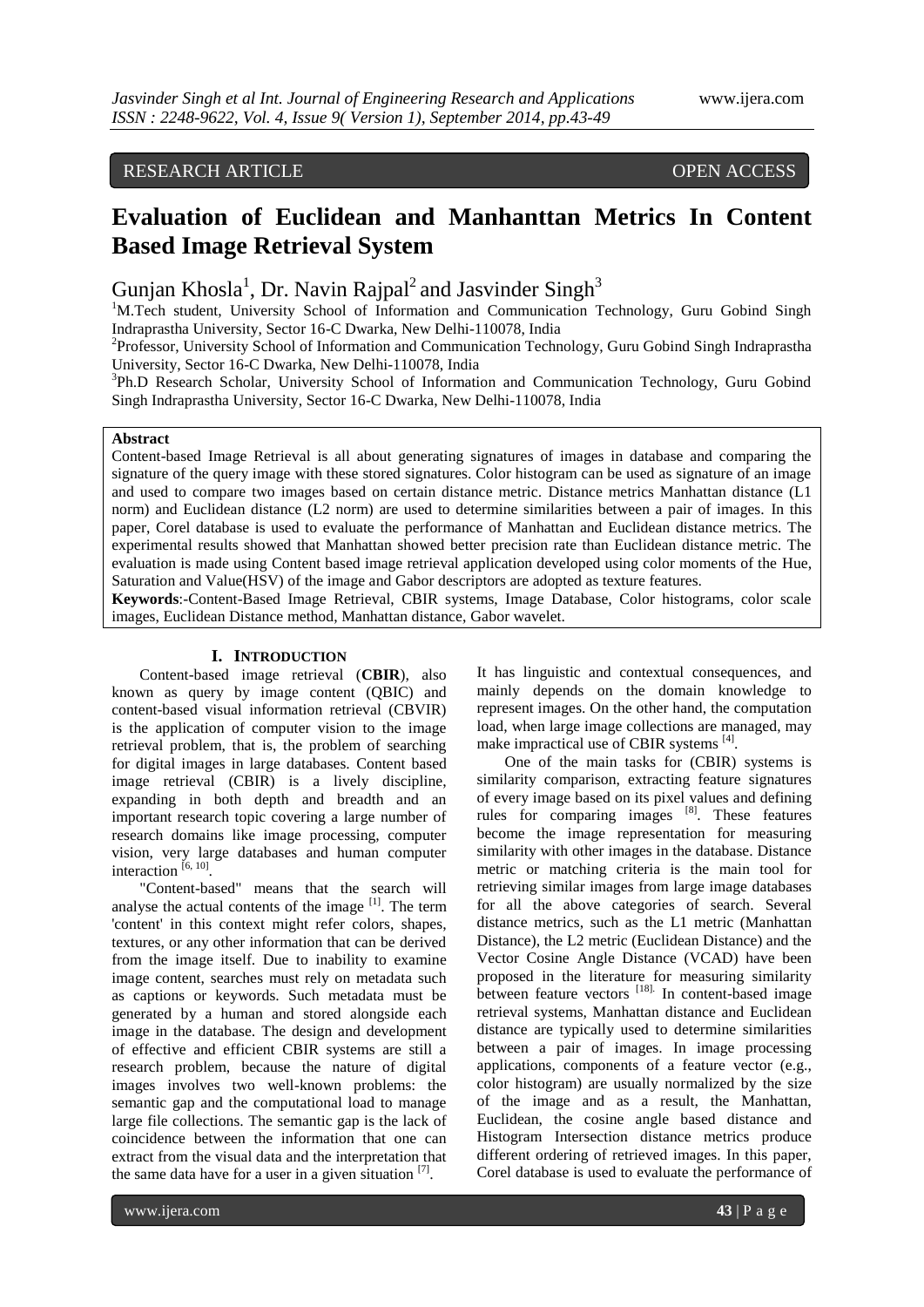Manhattan and Euclidean distance metrics. The experimental results showed that Manhattan showed better precision rate than Euclidean distance metric. Content based image retrieval application developed use color moments of the features [12].

Hue, Saturation and Value (HSV) of the image and Gabor descriptors are adopted as texture

In the next section of the paper, color and texture representation and different distance metrics used for comparison have been described. In section 3, we explain the details of the content based image retrieval application. Section 4 contains the experimental results and we draw conclusions from our work in the last section of the paper.

#### **II. COLOR AND TEXTURE REPRESENTATION**

#### *A. Color Representation*

Color is one of the important features for recognizing the images by humans and it is most commonly used feature in image retrieval. Color is an important dimension of human visual observation that allows discrimination and recognition of visual information [3] .Color features are also easy to extract, and have been found to be effective during indexing and searching of images in image databases. One of the main aspects of color feature extraction is the choice of a color space.

Commonly used color spaces are:

- RGB (Red , Green, Blue)
- CIE (abbreviated for its French name, Commission internationale de l'éclairage)
- HSV (Hue, Saturation, Value)

In RGB color space it assigns to each pixel a three element vector giving the color intensities of the three colors, red, green and blue[15,16]. The space spanned by the R, G, and B values describe visible colors, which are represented as vectors in the 3D RGB color space. As a result, the RGB color space provides a useful starting point for representing color features of images. However, the RGB color space is not perceptually uniform. The RGB color space can be transformed to generate other color spaces. The idea color space transformation is to develop a model of color space that is perceptually similar with human color vision.

CIE color space was created by The International Commission on Illumination (usually abbreviated CIE for its French name, Commission internationale de l'éclairage). The CIE color space encompasses all color sensations that an average person can experience. In CIE color space it judges the relative [luminance](http://en.wikipedia.org/wiki/Luminance_(relative)) (brightness) of different colors in well-lit situations. Humans tend to perceive light within the green parts of the spectrum as brighter than red or blue light of equal power. A CIE Color space is generated by nonlinear transformation of the RGB space  $[12]$ . However, the CIE color spaces are of the transformation to and from the RGB color space. The HSV color space (Hue, Saturation, Value)

inconvenient because of the calculation complexities

corresponds better to how people experience color than the RGB color space does. The HSV color space is widely used in the field of color vision. The chromatic components Hue, Saturation and Value correspond closely with the categories of human color perception. As hue varies from 0 to 1.0, the corresponding colors vary from red, through yellow, green, cyan, blue, and magenta, back to red, so that there are actually red values both at 0 and 1.0. As saturation varies from 0 to 1.0, the corresponding colors (hues) vary from unsaturated (shades of gray) to fully saturated (no white component). As value, or brightness, varies from 0 to 1.0, the corresponding colors become increasingly brighter.



Figure 1: HSV Cone

HSV color space is also a nonlinear transformation of the RGB, but it is easily invertible. The HSV color space is perceptually uniform. In this project, HSV color space has been used to extract color features. The HSV values of a pixel can be transformed from its RGB representation according to the following formula

$$
H = \cos^{\wedge}(-1)\left[\frac{\pi}{4}\left(1/2\left[\left(R-G\right) + \left(R-B\right)\right]\right) / \left(\sqrt{\left(\left(R-G\right) - G\right)^2}\right) + \left(R-B\right)\left(G-B\right)\right)\right]
$$

$$
S = 1 - \left[ \frac{3[\min[\mathcal{R}, G, B)]}{R + G + B} \right]
$$

$$
V = \left[ \frac{R + G + B}{3} \right]
$$

#### *B. Color Feature Extraction*

The objective of color indexing is to retrieve all the images whose color compositions are similar to the color composition of the image in the query. Histograms are useful because they are relatively insensitive to position and orientation changes. Besides they are sufficiently accurate [11]. However, they do not capture spatial relationship of color regions and they have limited discriminating power.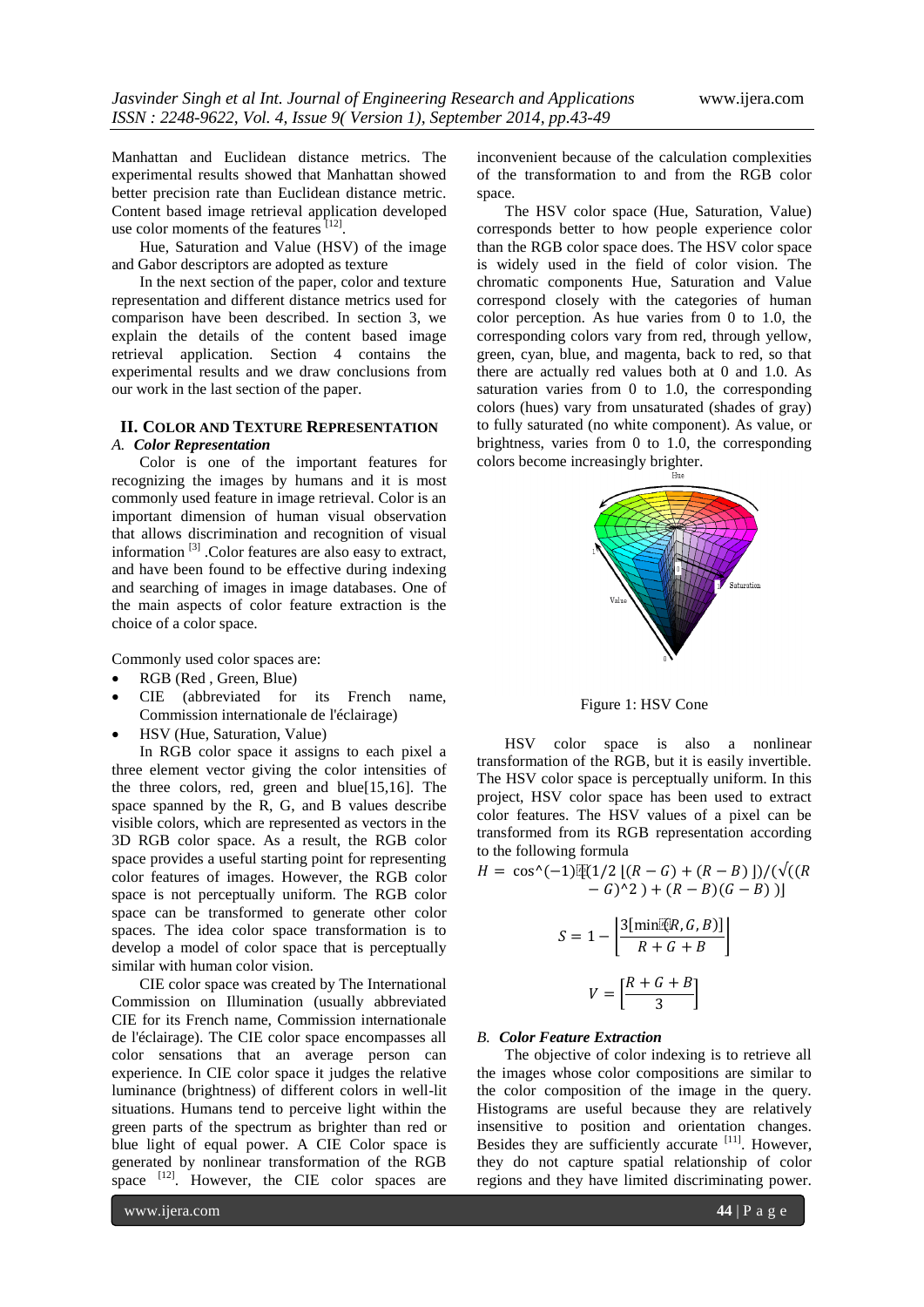Many publications focus on color indexing techniques based on global color distributions. These global distributions have limited discriminating power because they are unable to capture local color information. Color correlogram and color coherence vector can combine the spatial correlation of color regions as well as the global distribution of local spatial correlation of colors. These techniques perform better than traditional color histograms when used for content-based image retrieval. But they require very expensive computation. Color moments have been successfully used in content based image retrieval systems. It has been shown  $[12]$  that characterizing one dimensional color distributions with the first three moments is more robust and runs faster than the histogram based methods.

#### *C. TEXTURE REPRESENTATION*

Texture is defined as structure of surface formed by repeating element or several elements in different relative spatial position. Texture is an inherent property of all surfaces that describes visual pattern, each having homogeneity [10] Gabor wavelet is widely adopted to extract texture from the images for retrieval and has been shown to be very efficient. Basically Gabor filters are a group of wavelet capturing energy at specific frequency and specific orientation. The scale and orientation tunable property of Gabor filter especially useful for texture analysis  $^{[2]}$ . The Gabor filter design is done as follows:

For a given image  $I(x,y)$  with size P x Q, its Gabor wavelet transform is given by a convolution:

$$
G_{mn} = \sum \sum I(x-s, y-t) \ddot{y}^n{}_{mn}(s, t)
$$

Where, t and s are the filter mask size variables, and \*mn is a complex conjugate of mn. After applying Gabor filters on the image with different orientation at different scale, we obtain an array of magnitudes which is given as:

$$
E(m,n)=\sum |G_{mn}(x,y)|
$$

Where  $m = 0, 1, \ldots, M-1; n=0, 1, \ldots, N-1.$ 

These magnitudes represent the energy content at different scale and orientation of the image. The main purpose of texture-based retrieval is to find images or regions with similar texture  $[16]$ . It is assumed that one is interested in images or regions that have homogenous texture; therefore the following mean μmn and standard deviation mn of the magnitude of the transformed coefficients are used to represent the homogenous texture feature of the region:

$$
\mu_{mn} = E(m,n) \frac{\delta_{mn}}{P X Q}
$$

$$
= \sqrt{\sum \sum \frac{(|G_{mn}(x,y)| - \mu_{mn})}{P X Q}}
$$

A feature vector  $f<sub>g</sub>$  (texture representation) is created using  $\mu_{mn}$  and mn as the feature components. Four scales and 6 orientations are used in common implementation and the feature vector of length 48 is given by:

$$
f_g = \{ \mu_{00}, \delta_{00}, \mu_{01}, \delta_{01, \dots, \dots, \mu_{35}}, \delta_{35} \}
$$

#### **III. DISTANCE METRICS**

In the domain of image retrieval from large databases using signatures like color histogram, each "n" dimensional feature vector may be considered as a point in the "n" dimensional vector space. Thus, a feature vector is mapped to a point in the ndimensions  $^{[18]}$ . This mapping helps us to perceive the images (represented by their feature vectors) as highdimensional points. The advantage of this representation is that one can now use different distance metrics for (i) finding similarity between two images and (ii) ordering a set of images based on their distances from a given image. This enables one to do a nearest neighbor search on a large database of images and retrieve a result set containing images that are closest matches to a user-specified query. It is evident that the images and their ordering depend both on the feature extraction method as well as on the distance metric used. In this work, Manhattan distance and Euclidean distance metrics have been used as a similarity rule.

After the color, shape or texture information is extracted from an image, it normally encoded into a feature vector. Given two feature vectors,  $x_1$  and  $x_2$ , a distance function computes the difference between them. It is hoped that this difference will accurately measure the dissimilarity between the images from which the features were extracted. The greater the distance, the less the similarity. Distance functions Euclidean (L2) norm and Manhattan distance or L1 norm (also known as city block metric) equations are as follows:

The Euclidean distance is given by the following mathematical expression.

$$
d_E(x_1, x_2) = \sqrt{\sum_{i=1}^{i=n} (x_1(i) - x_2(i))^2}
$$

Where,  $x_1, x_2$  are the coordinates where two pixels  $p_1$  and  $p_2$  are located.

The Manhattan distance is given by following mathematical

$$
d_M(x_1,x_2) = \sum_{i=1}^{i=n} (x_1(i) - x_2(i))
$$

Distance functions or metrics follows following properties:

> $d(p,q) \ge 0$   $(d(p,p) = 0)$  $d(p,q) = d(q,p)$  $d(p, z) \leq d(p, q) + d(q, z)$

www.ijera.com **45** | P a g e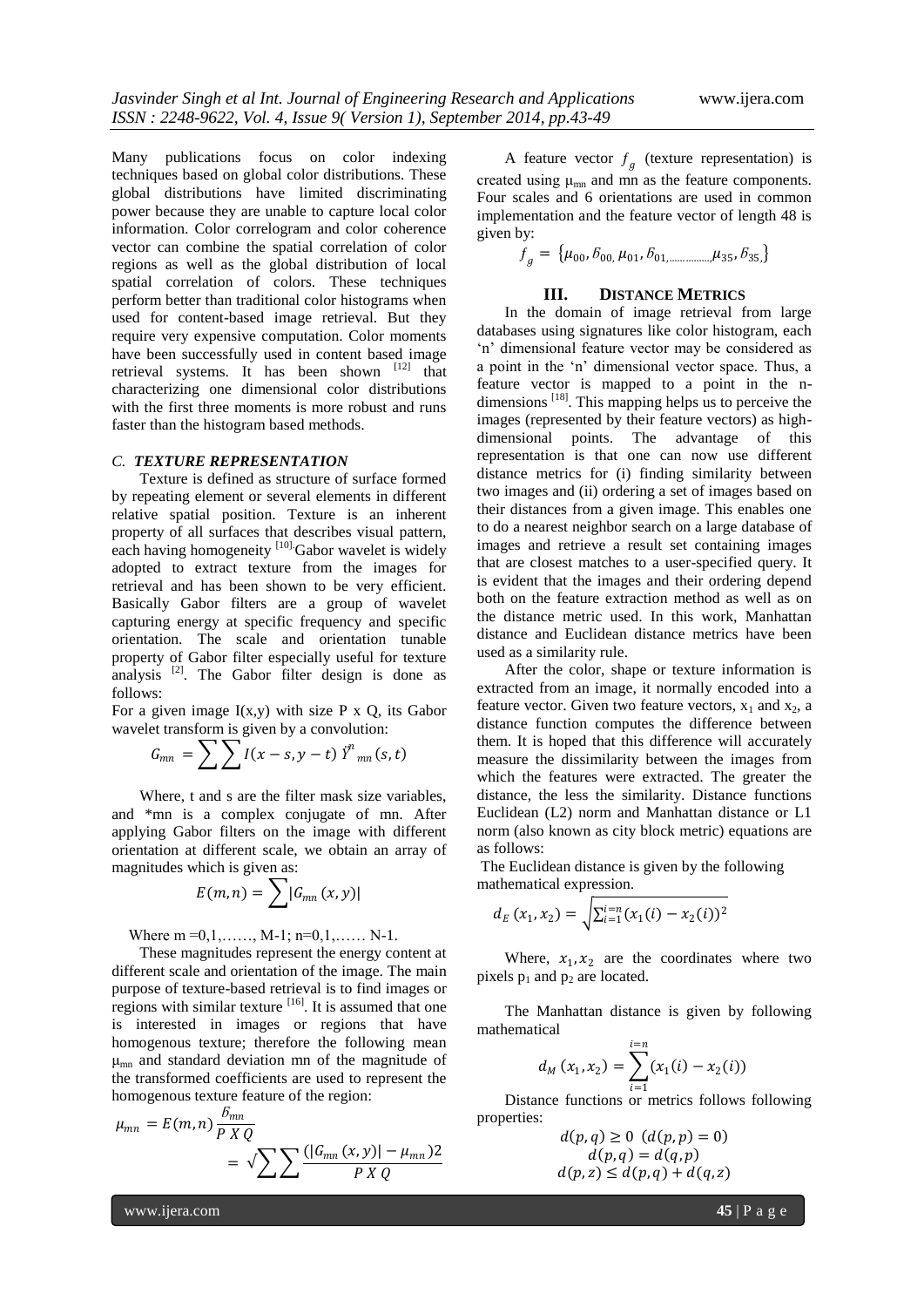# **IV. CONTENT BASED IMAGE RETRIEVAL SYSTEM**

A content based application for large-scale study of image retrieval algorithms has been developed as shown in Fig. 2. The system retrieves images that are similar to a user-specified query from an image database. The goal is to present the user with a subset of images that are more similar to the query image. First of all, signatures of all the images are stored in a database and then an image is queried with its signature as input. In this application, color histogram of an image is used as the signature. The rule for similarity measure is distance metrics[9]. Two different distance metrics, via, Euclidean distance and Manhattan distance, are used in two color spaces, RGB and HSV. Firstly apply the color image conversion, i.e., in the form of RGB. One must have to apply the color conversion technique first with the help of color model, i.e., HSV (Hue, Saturation, and Value). The same is done using MATLAB for converting the image color in HSV format. After converting, one selects the blocks of the picture,

which is helpful for finding the distance measure. The system has been developed on Windows OS, Matlab 7.9 as front end and Ms Excel as backend. The WANG dataset, that is a subset of 1000 images of the Corel dataset is used (http://savvash.Blogspot. com/2008/12/benchmark-databases-for-cbir.html).

The Corel dataset is a large dataset of photographs with annotation. The images in WANG dataset were selected manually to form a dataset of 10 classes of 100 images each. The database is being expanded by adding more images from time to time. The image features i.e. color histograms are stored in a file structure. The number of bins is 64 for all the histogram types. L1 and L2 distance measures have been used to select nearest neighbors and both have given almost identical results. The top similar images, ranked on the basis of the distance are displayed as thumbnails. The graphical user interface displays the query image and the results for browsing to the user. A snapshot of the user interface is shown in the Figure 2 and Figure 3.



www.ijera.com **46** | P a g e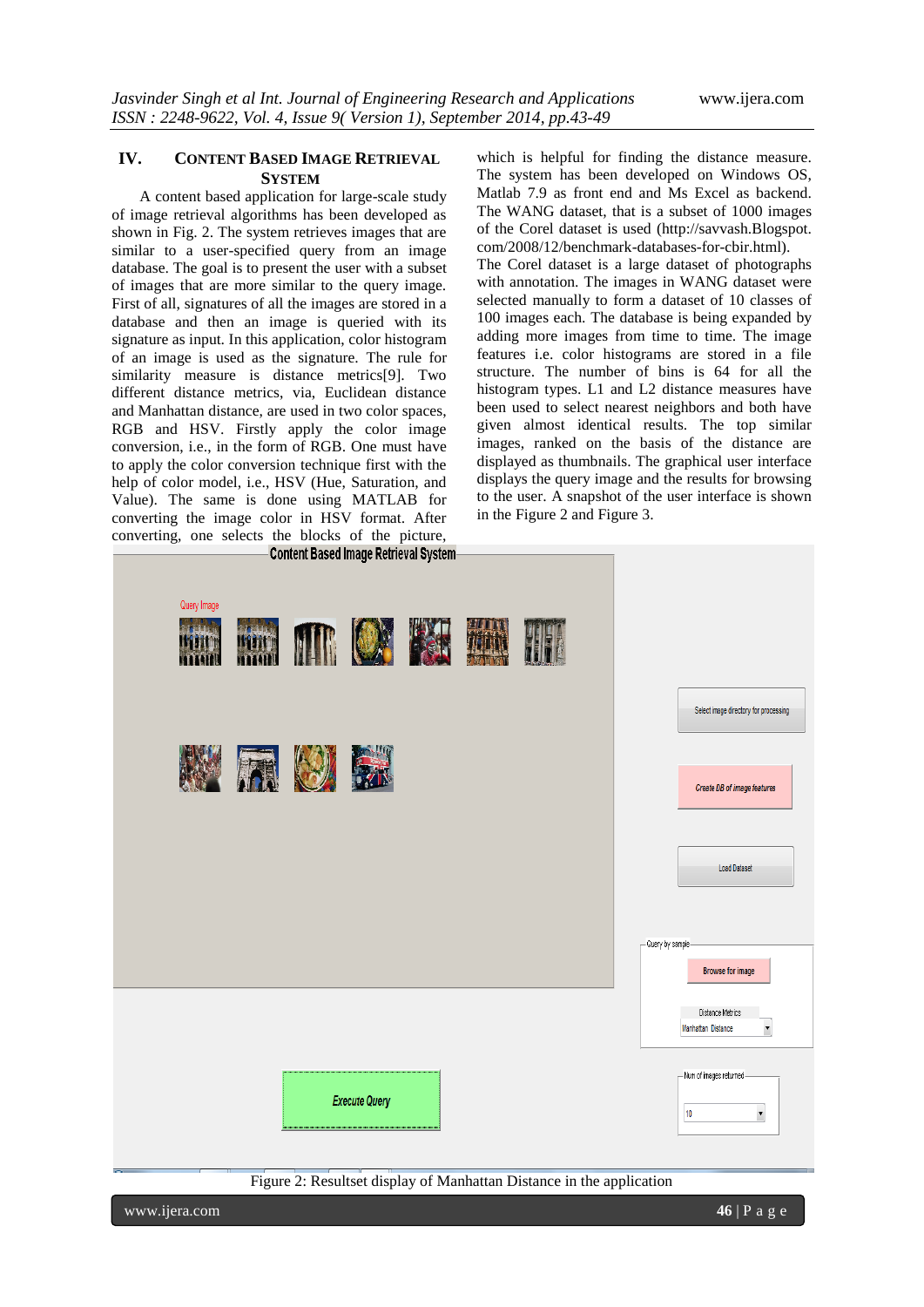|                                                                           | <b>Content Based Image Retrieval System-</b> |                                                                             |
|---------------------------------------------------------------------------|----------------------------------------------|-----------------------------------------------------------------------------|
| Query Image<br><b>MAIN</b><br><b>THE MANY</b><br><b>SER SER</b><br>12 Tas | <b>BLAN</b><br><b>Will then</b>              |                                                                             |
| 幽想                                                                        | <b>PERSONAL</b><br><b>Di Majarmano</b>       | Select image directory for processing<br><b>Create DB of image features</b> |
|                                                                           |                                              | Load Dataset<br>- Query by sample-<br>Browse for image                      |
|                                                                           |                                              | Distance Metrics<br>Euclidean distance<br>$\overline{\phantom{a}}$          |
|                                                                           | <b>Execute Query</b>                         | -Num of images returned-<br>15<br>$\blacktriangledown$                      |

Figure 3: Resultset display of Euclidean Distance in the application

## **V. EXPERIMENTAL RESULTS**

In this section, experimental results have been reported. All experiments were performed on an Intel core i3 machine.

Processor 2.20 GHz with 2 GBytes of RAM. The system was implemented in Matlab 7.9. the COREL database for the experiment purpose. consists of 1000 images divided in 10 categories with 100 images in each category. The categories of the images are

people, beach, monuments, buses, dinosaurs, elephants, flowers, horses, mountains and cuisines.

For the performance evaluation, 5 random images from each of the 10 category as the query image have been arbitrarily chosen. An ideal image retrieval system is expected to retrieve all the relevant images. One of the popular measures is the precision rate that is the ratio of the number of relevant images retrieved and total number of images in the collection [13].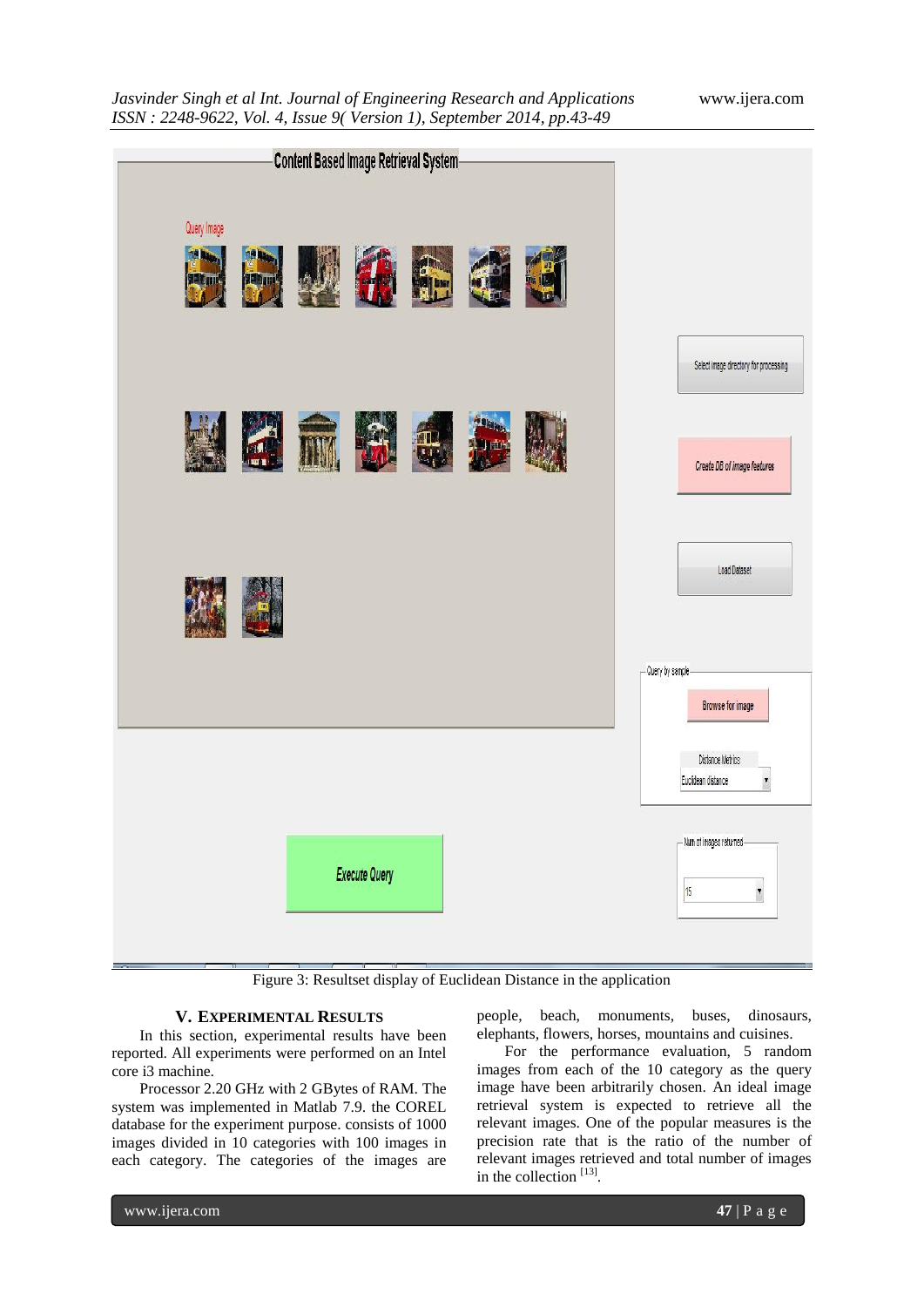#### Precision = Number of Relevant Images retrieved Total Number of images retrieved

The precision of the distance metric is calculated by varying the number of retrieved images. Once, the distance of query image is calculated with all the images in the database, it is sorted. The order of sorting depends on the type of distance metric. So, the denominator for calculating precision (Total No. of images retrieved) is varied by considering 5, 10, 15 and 20 nearest neighbors (NN). Out of these nearest neighbors (NN), how many of them belong to the same category as the query image, that"s precision.



Figure 3: Performance comparison of Euclidean and Manhattan distance metrics

The performance of two similarity measures, L1 and L2 distance have been compared, in the experiments. In the figure 3 ,it has been shown precision for the first 5, 10, 15 and 20 nearest neighbor images of the result set. From the above shown figure, one can observe that Manhattan shows better result than Euclidean. However, with higher number of nearest neighbors spurious images keep coming in the result set.

# **VI. CONCLUSION**

Content based image retrieval (CBIR) is a lively discipline, expanding in both depth and breadth and an important research topic covering a large number of research domains like image processing, computer vision, very large databases and human computer interaction. One of the main tasks for (CBIR) systems is similarity comparison, extracting feature signatures of every image based on its pixel values and defining rules for comparing images. Distance metric or matching criteria is the main tool for retrieving similar images from large image databases for all the above categories of search  $[17]$ . The Manhattan distance and Euclidean distance have been used to determine similarities between a pair of images in the content based image retrieval application. In this paper, the comparison of the performance of Manhattan (L1) and Euclidean(L2) distance metric has been done.. According to the precision graph, one can conclude Manhattan distance metric shows better precision than Euclidean metric.

Developments and studies are going on for further improvements in design and performance of "CONTENT BASED IMAGE RETRIEVAL SYSTEMS". As continuation of this work we